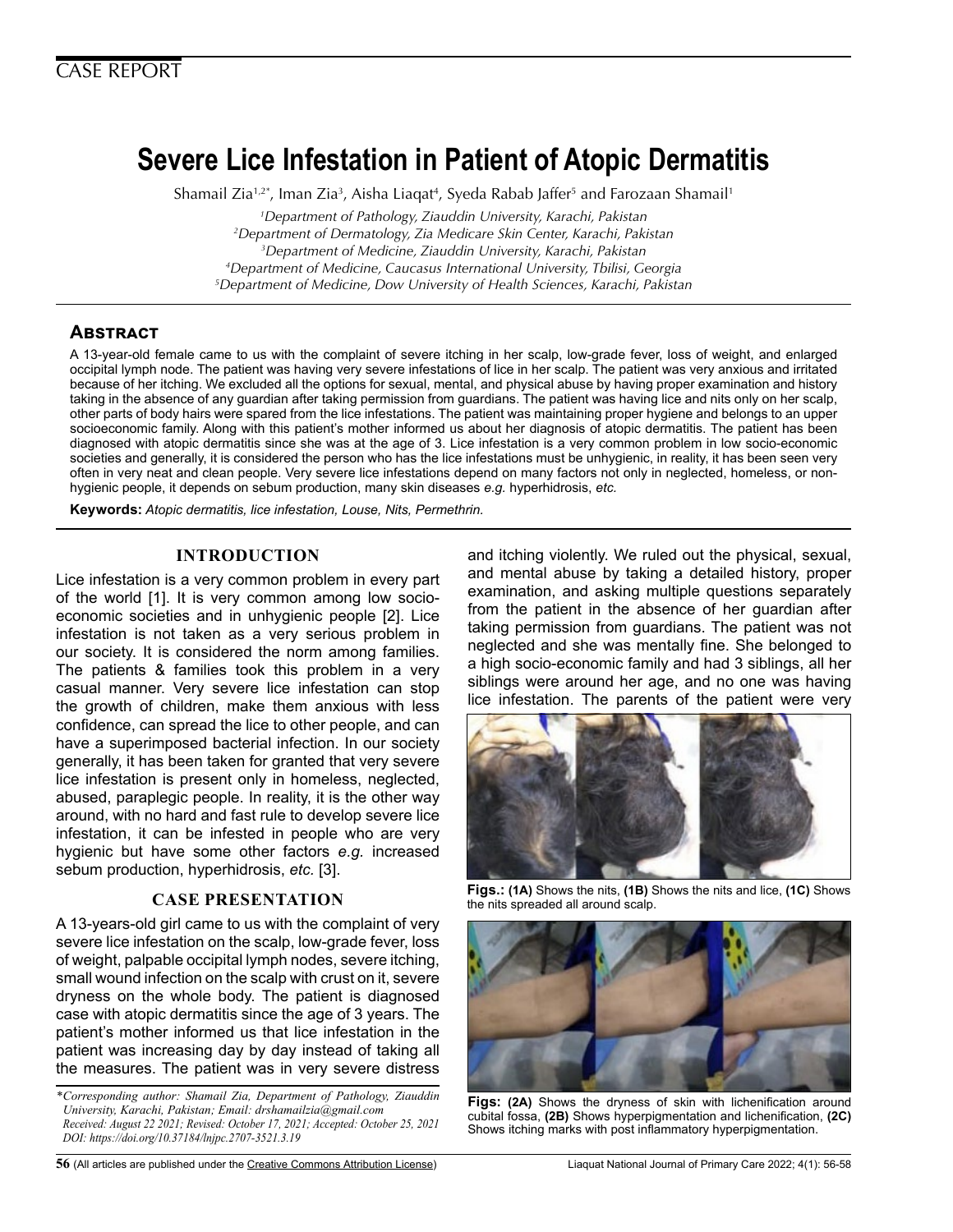concerned as the patient was also losing weight and she was getting very irritated day by day because of severe itching. **Figs. (1A-1C)** shows, severe lice, and nits on the scalp of the patient.

**Figs. (1A-1C)** shows the Lice and Nits all around Scalp hairs.

**Figs. (2A-2C)** shows the lichenification and postinflammatory pigmentation around the cubital fossa that are the cardinal signs of atopic dermatitis.

The patient's mother informed us that she noted worsening of atopic dermatitis symptoms *e.g.* excessive dryness, hyperpigmentation mostly on the flexural folds, and excessive itching all over the body and simultaneously increase the severity of lice infestation in the patient irrespective of all the precautions taken care of.

## **DISCUSSION**

Lice are a member of the order Phthiraptera. They are wingless dorsally flattened insects, and they are obligate ectoparasites of birds and mammals. They are hostspecific and spend their whole life on the host [4].

Humans are parasitized by three species of lice, all are members of the Anoplura (sucking lice). There are two genera; Pediculus, containing Pediculus humanus capitis (the head louse) and Pediculus humanus corporis (the body or clothing louse), and Pthirus with a single species Pthirus pubis [5]. The name of the latter genus has often been spelled Phthirus, but the original spelling Pthirus has been ruled correct (International Commission on Zoological Nomenclature, 1987).

Head lice and clothing lice are almost identical morphologically and are capable of interbreeding, but on the host, they maintain their territorial preferences.

## **MORPHOLOGY AND BIOLOGY**

The adult female is a greyish-white insect 3-4 mm long. The male insect is smaller in comparison with the female. Female during her life span of approximately 40 days, lay 7 eggs daily. The eggs are cemented to hair shafts with chitinous cement material secreted by the female accessory gland. Eggs are oval and flesh-colored [6]. Once the louse emerged from the egg, the color of the egg became white, and the empty egg name has been called to nit. The louse hatched in about 8 days and the louse reaches maturity in approximately 10 days. The algorithm of the life cycle of lice is mentioned in **Fig. (3)**.

The head louse has a worldwide distribution and is common in developed and underdeveloped countries, and infestation is more common in low socio-economic societies [7].

Head lice are very common in the school-going children age range 3-11 years. Most survey shows that girls have more head lice infestation then boys



**Fig. (3):** Showing the algorithm of Lice's Life cycle.

We have seen that lice infestation causes severe itching and because of this chances of superimposed bacterial infection increased [8].

Lice infestations are very common all around the world [9]. It is thought the majority of louse infections are acquired by head to head contact, optimal conditions for transfer being when hairs are parallel and slow-moving.

It is not concluded anywhere about the importance of atopic dermatitis and hyperhidrosis causing increase lice infestation severity [10]. We are reporting this case because our patient had that problem.

Clinical features of lice infestations are, many patients can be asymptomatic but most of the patients have symptoms and present with scalp itching in addition to secondary bacterial infections as a result of scratching. The pruritic papular lesion may occur at the nape of the neck and generalized nonspecific pruritic eruptions develop.

Treatment for lice infestation: 1% permethrin lotion or shampoo is mostly used in the treatment of lice infestation [11]. Oral therapy of Trimethoprim/Sulfamethoxazole has been also reported to eradicate head lice by affecting symbiotic bacterias inside lice and these bacteria are essentials for louse survival [12].

Atopic dermatitis is very difficult to explain as it doesn't have specific diagnostic tests and can express different clinical features in every individual [13]. Atopic dermatitis, also known as atopic eczema is a chronic inflammatory itchy skin condition that can relapse frequently. Rash